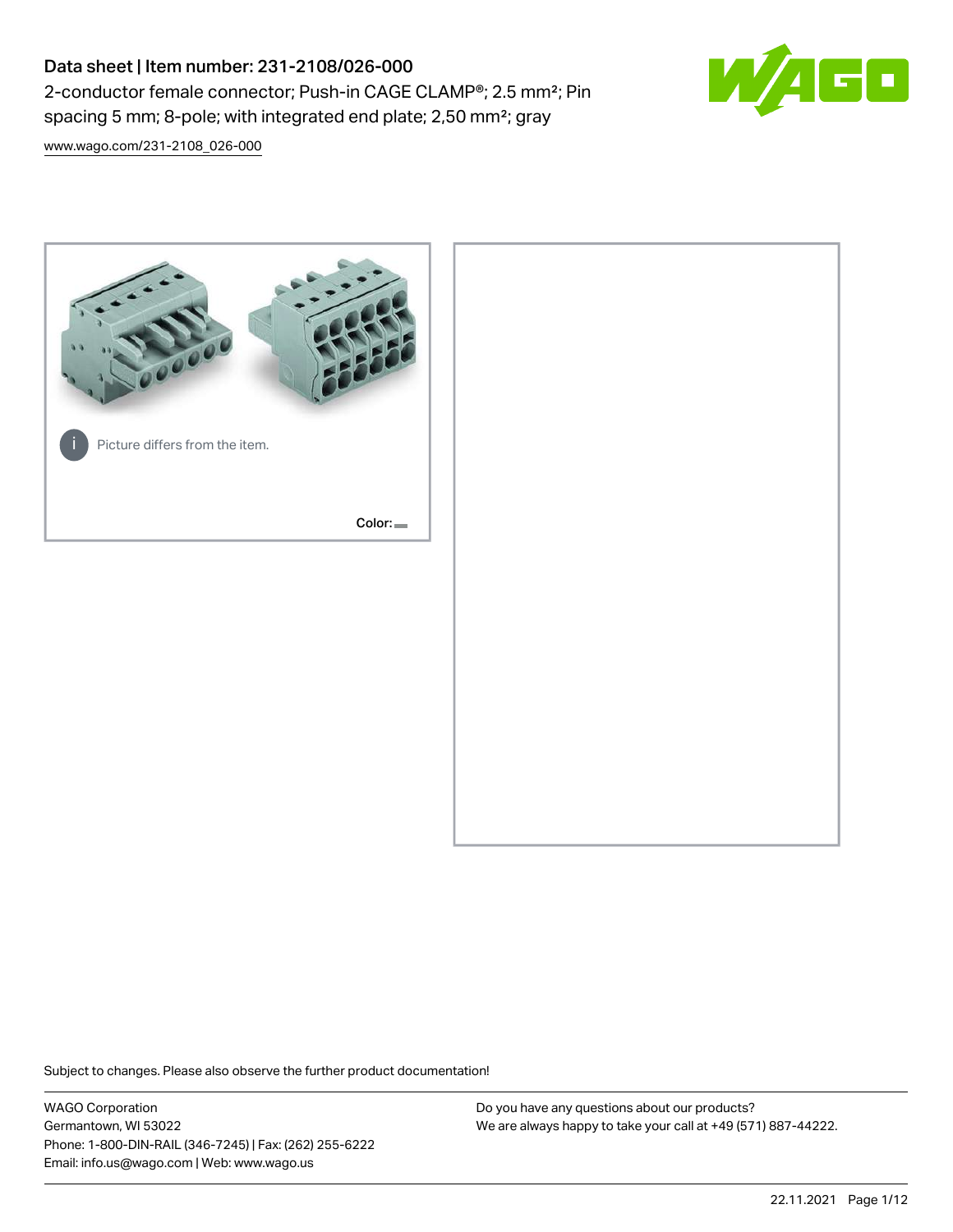

Dimensions in mm

 $L =$  (pole no.  $-2$ ) x pin spacing + 10 mm

#### Item description

- **Universal connection for all conductor types**
- **Two conductor entries per pole**
- $\blacksquare$ For looping through power or data buses
- $\blacksquare$ Bus connection is retained, even when unmated
- $\blacksquare$ Push-in termination of solid and ferruled conductors
- $\blacksquare$ With coding fingers

Subject to changes. Please also observe the further product documentation! Data

WAGO Corporation Germantown, WI 53022 Phone: 1-800-DIN-RAIL (346-7245) | Fax: (262) 255-6222 Email: info.us@wago.com | Web: www.wago.us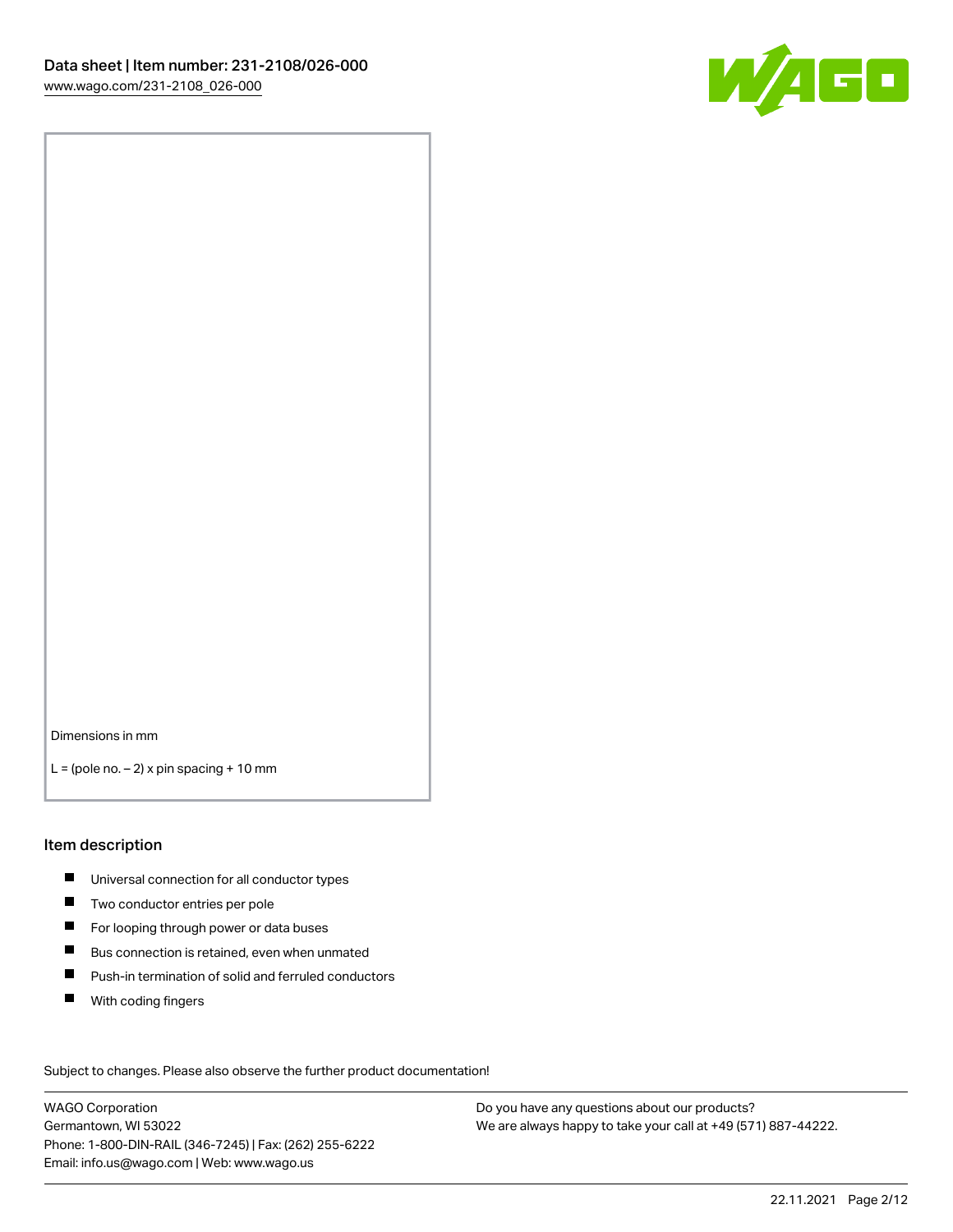

## Data Notes

| Safety information 1 | The MCS-MULTI CONNECTION SYSTEM includes connectors<br>without breaking capacity in accordance with DIN EN 61984. When<br>used as intended, these connectors must not be connected<br>/disconnected when live or under load. The circuit design should<br>ensure header pins, which can be touched, are not live when<br>unmated. |
|----------------------|-----------------------------------------------------------------------------------------------------------------------------------------------------------------------------------------------------------------------------------------------------------------------------------------------------------------------------------|
| Variants:            | Gold-plated or partially gold-plated contact surfaces<br>Other versions (or variants) can be requested from WAGO Sales or<br>configured at https://configurator.wago.com/                                                                                                                                                         |

#### Electrical data

## IEC Approvals

| Ratings per                 | IEC/EN 60664-1                                                        |
|-----------------------------|-----------------------------------------------------------------------|
| Rated voltage (III / 3)     | 320 V                                                                 |
| Rated surge voltage (III/3) | 4 <sub>k</sub> V                                                      |
| Rated voltage (III/2)       | 320 V                                                                 |
| Rated surge voltage (III/2) | 4 <sub>k</sub> V                                                      |
| Nominal voltage (II/2)      | 630 V                                                                 |
| Rated surge voltage (II/2)  | 4 <sub>k</sub> V                                                      |
| Rated current               | 16 A                                                                  |
| Legend (ratings)            | $(III / 2)$ $\triangle$ Overvoltage category III / Pollution degree 2 |

### UL Approvals

| Approvals per                  | UL 1059 |
|--------------------------------|---------|
| Rated voltage UL (Use Group B) | 300 V   |
| Rated current UL (Use Group B) | 20 A    |
| Rated voltage UL (Use Group D) | 300 V   |
| Rated current UL (Use Group D) | 10 A    |

## Ratings per UL

| Rated voltage UL 1977 | 600 V |
|-----------------------|-------|
| Rated current UL 1977 | nn.   |

#### CSA Approvals

Approvals per CSA

Subject to changes. Please also observe the further product documentation!

| <b>WAGO Corporation</b>                                | Do you have any questions about our products?                 |
|--------------------------------------------------------|---------------------------------------------------------------|
| Germantown, WI 53022                                   | We are always happy to take your call at +49 (571) 887-44222. |
| Phone: 1-800-DIN-RAIL (346-7245)   Fax: (262) 255-6222 |                                                               |
| Email: info.us@wago.com   Web: www.wago.us             |                                                               |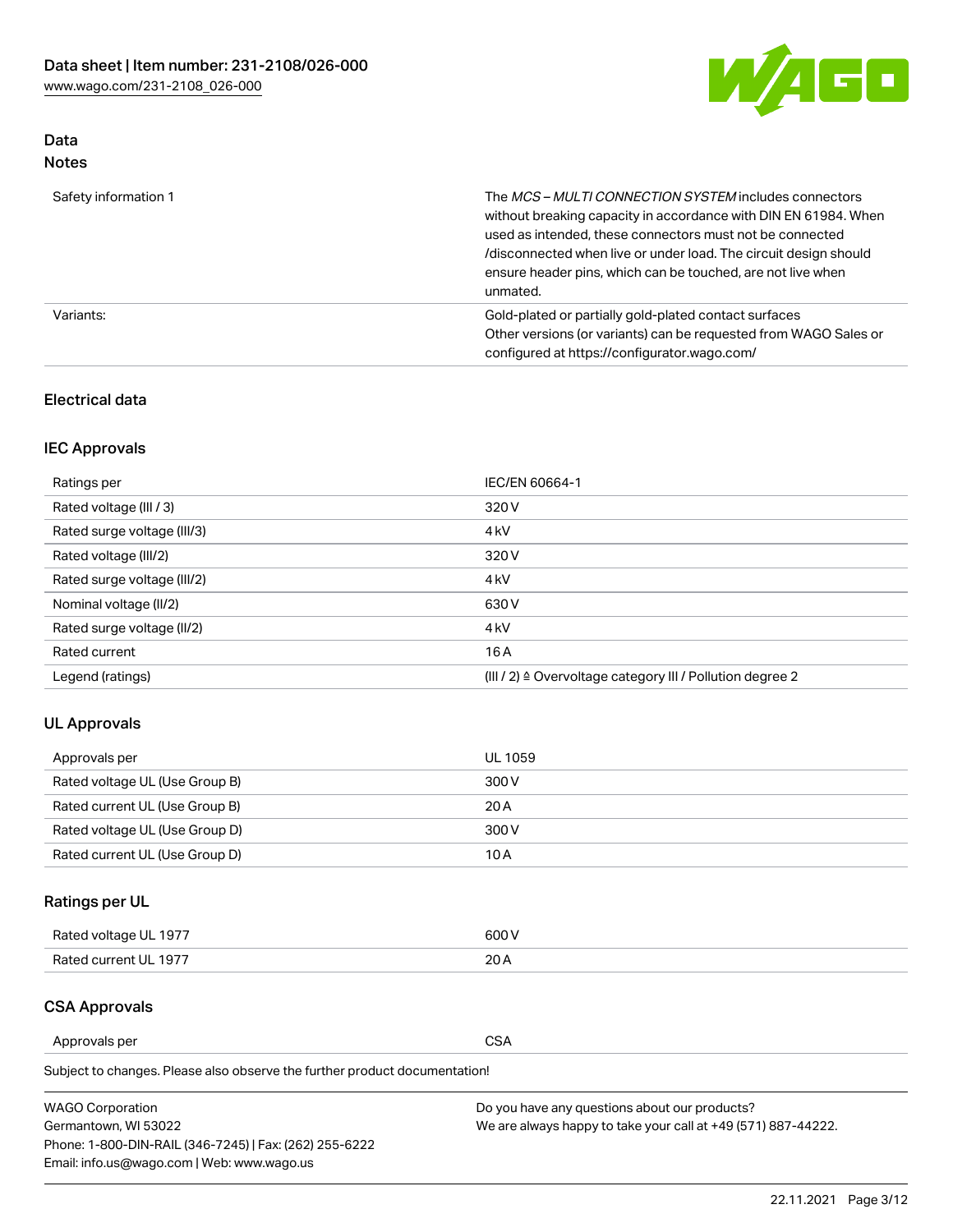

| Rated voltage CSA (Use Group B) | 300 V |
|---------------------------------|-------|
| Rated current CSA (Use Group B) | 15 A  |
| Rated voltage CSA (Use Group D) | 300 V |
| Rated current CSA (Use Group D) | 10 A  |

#### Connection data

| Total number of connection points | 16 |
|-----------------------------------|----|
| Total number of potentials        |    |
| Number of connection types        |    |
| Number of levels                  |    |

#### Connection 1

| Connection technology |
|-----------------------|
|-----------------------|

| Connection technology                             | Push-in CAGE CLAMP®                   |
|---------------------------------------------------|---------------------------------------|
| Actuation type                                    | Operating tool                        |
| Solid conductor                                   | $0.22.5$ mm <sup>2</sup> / 24  12 AWG |
| Fine-stranded conductor                           | $0.22.5$ mm <sup>2</sup> / 24  12 AWG |
| Fine-stranded conductor; with insulated ferrule   | $0.251.5$ mm <sup>2</sup>             |
| Fine-stranded conductor; with uninsulated ferrule | $0.252.5$ mm <sup>2</sup>             |
| Strip length                                      | $910$ mm / 0.35  0.39 inch            |
| Number of poles                                   | 8                                     |
| Conductor entry direction to mating direction     | 0°                                    |

### Physical data

| Pin spacing | 5 mm / 0.197 inch     |
|-------------|-----------------------|
| Width       | 40 mm / 1.575 inch    |
| Height      | 20.8 mm / 0.819 inch  |
| Depth       | 26.45 mm / 1.041 inch |

## Plug-in connection

| Contact type (pluggable connector) | Female connector/socket |
|------------------------------------|-------------------------|
| Connector (connection type)        | for conductor           |
| Mismating protection               | No.                     |
| Locking of plug-in connection      | Without                 |

## Material data

Color and the color of the color of the color of the color of the color of the color of the color of the color

Subject to changes. Please also observe the further product documentation! Material group I

| <b>WAGO Corporation</b>                                | Do you have any questions about our products?                 |
|--------------------------------------------------------|---------------------------------------------------------------|
| Germantown, WI 53022                                   | We are always happy to take your call at +49 (571) 887-44222. |
| Phone: 1-800-DIN-RAIL (346-7245)   Fax: (262) 255-6222 |                                                               |
| Email: info.us@wago.com   Web: www.wago.us             |                                                               |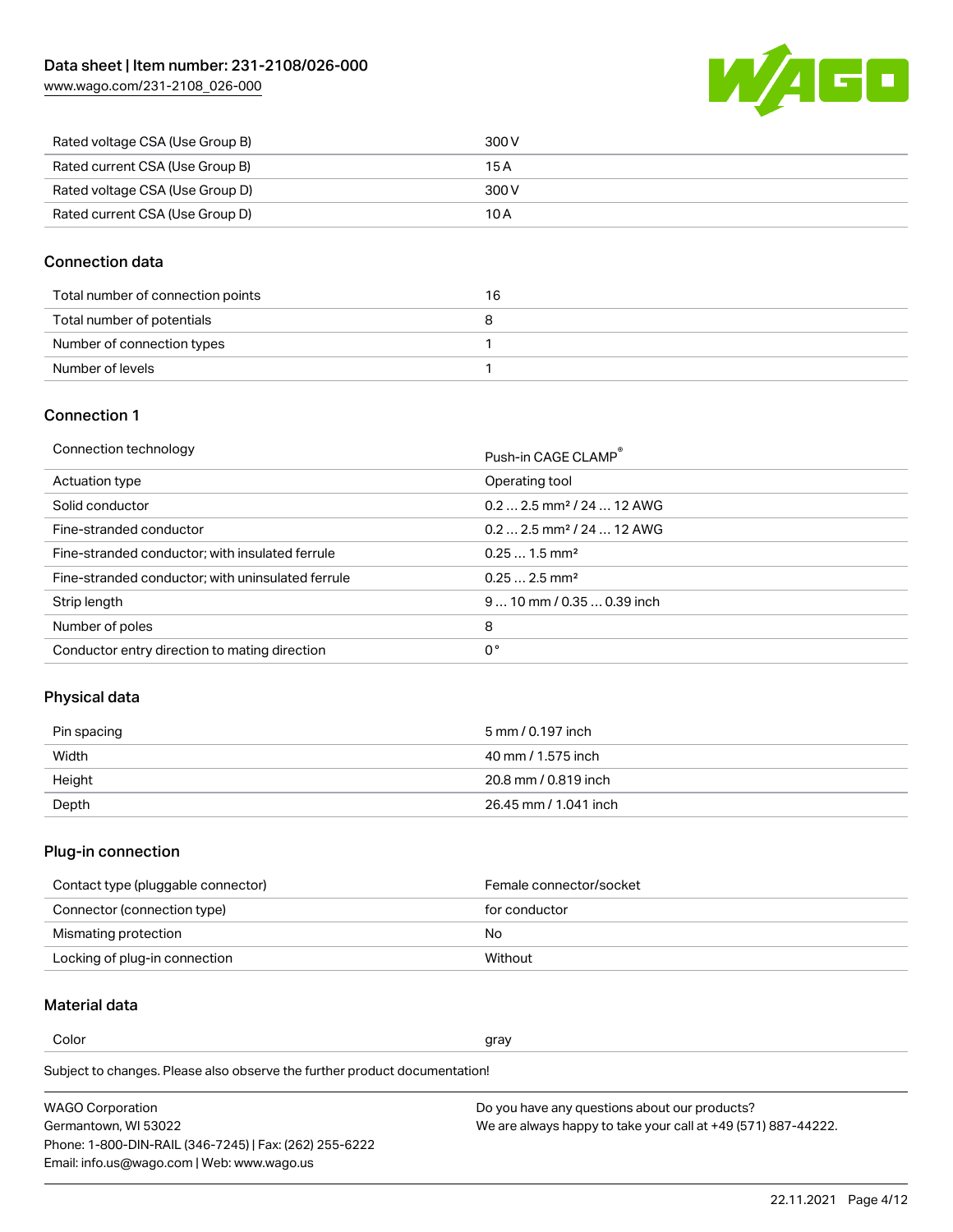

| Material group              |                                   |
|-----------------------------|-----------------------------------|
| Insulation material         | Polyamide (PA66)                  |
| Flammability class per UL94 | V <sub>0</sub>                    |
| Clamping spring material    | Chrome nickel spring steel (CrNi) |
| Contact material            | Copper alloy                      |
| Contact plating             | tin-plated                        |
| Fire load                   | 0.284 MJ                          |
| Weight                      | 17.7 g                            |
|                             |                                   |

## Environmental requirements

| Limit temperature range<br>. | … +85 °C.<br>-60 |  |
|------------------------------|------------------|--|
|------------------------------|------------------|--|

#### Commercial data

| Product Group         | 3 (Multi Conn. System) |
|-----------------------|------------------------|
| PU (SPU)              | 50 Stück               |
| Packaging type        | box                    |
| Country of origin     | PL                     |
| <b>GTIN</b>           | 4044918563086          |
| Customs tariff number | 8536694040             |

#### Approvals / Certificates

#### Country specific Approvals

|      |                          |                          | Certificate |
|------|--------------------------|--------------------------|-------------|
| Logo | Approval                 | Additional Approval Text | name        |
|      | CB.                      | IEC 61984                | NL-39756    |
|      | DEKRA Certification B.V. |                          |             |

#### Ship Approvals

| Logo | Approval                                                | <b>Additional Approval Text</b> | Certificate<br>name                |
|------|---------------------------------------------------------|---------------------------------|------------------------------------|
| ABS. | <b>ABS</b><br>American Bureau of Shipping               |                                 | $19 -$<br>HG1869876-<br><b>PDA</b> |
|      | <b>DNV GL</b><br>Det Norske Veritas, Germanischer Lloyd |                                 | TAE000016Z                         |

| UL-Approvals            |                                                                            |                                               |                                                               |  |
|-------------------------|----------------------------------------------------------------------------|-----------------------------------------------|---------------------------------------------------------------|--|
|                         |                                                                            |                                               | Certificate                                                   |  |
| Logo                    | Approval                                                                   | Additional Approval Text                      | name                                                          |  |
|                         | Subject to changes. Please also observe the further product documentation! |                                               |                                                               |  |
| <b>WAGO Corporation</b> |                                                                            | Do you have any questions about our products? |                                                               |  |
| Germantown, WI 53022    |                                                                            |                                               | We are always happy to take your call at +49 (571) 887-44222. |  |
|                         | Phone: 1-800-DIN-RAIL (346-7245)   Fax: (262) 255-6222                     |                                               |                                                               |  |
|                         | Email: info.us@wago.com   Web: www.wago.us                                 |                                               |                                                               |  |

22.11.2021 Page 5/12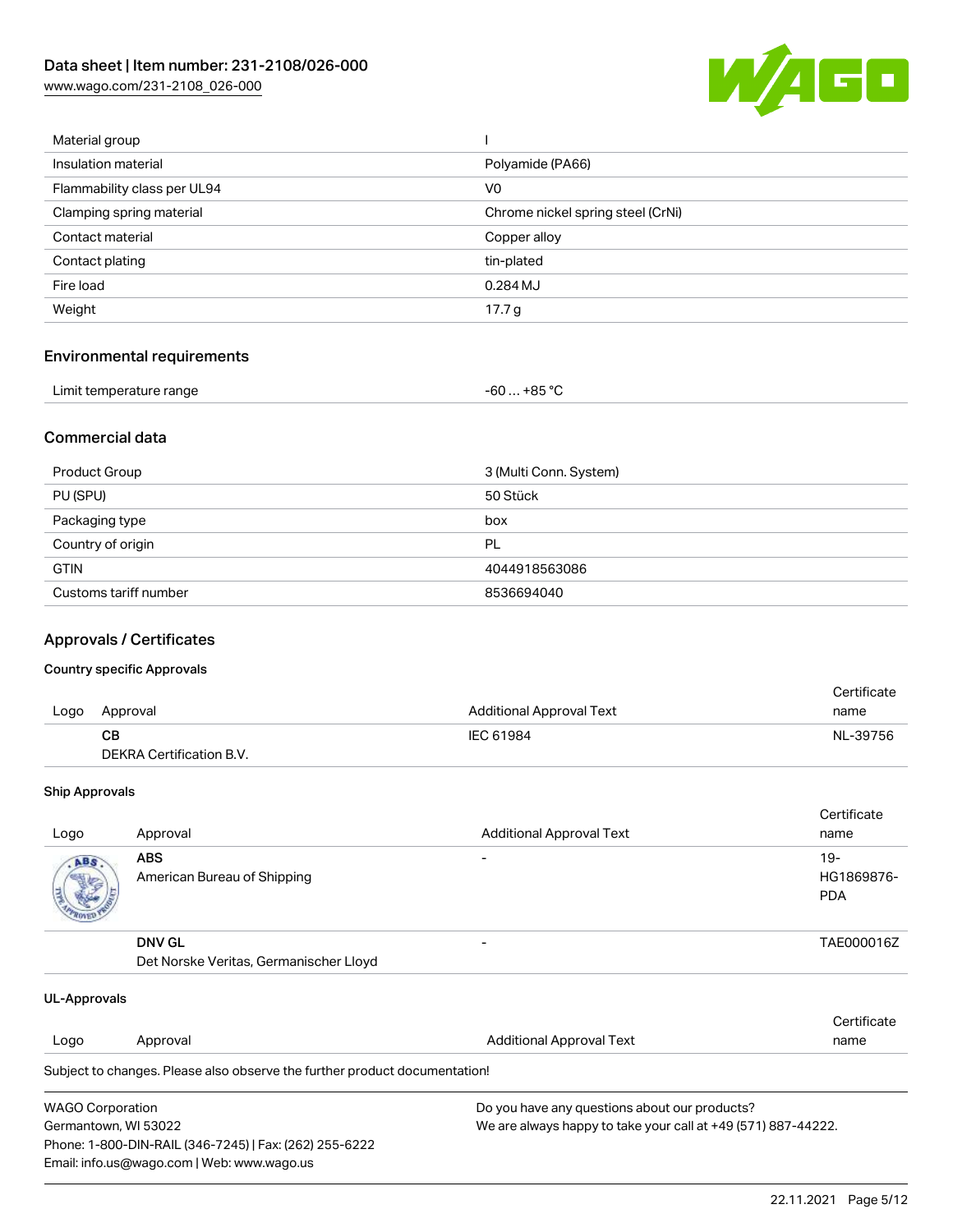

|                             | UL<br>Underwriters Laboratories Inc.                                                                                                                                                            | <b>UL 1059</b> | E45172                           |
|-----------------------------|-------------------------------------------------------------------------------------------------------------------------------------------------------------------------------------------------|----------------|----------------------------------|
|                             | UL<br>Underwriters Laboratories Inc.                                                                                                                                                            | <b>UL 1977</b> | E45171                           |
| Counterpart                 |                                                                                                                                                                                                 |                |                                  |
|                             | Item no.231-608<br>Male connector; 8-pole; Pin spacing 5 mm; gray                                                                                                                               |                | www.wago.com/231-608             |
|                             | Item no.231-138/001-000<br>Male header; 8-pole; THT; 1.0 x 1.0 mm solder pin; straight; pin spacing 5 mm; gray                                                                                  |                | www.wago.com/231-138/001-000     |
|                             | Item no.231-438/001-000<br>Male header; 8-pole; THT; 1.0 x 1.0 mm solder pin; angled; pin spacing 5 mm; gray                                                                                    |                | www.wago.com/231-438/001-000     |
| <b>Optional accessories</b> |                                                                                                                                                                                                 |                |                                  |
|                             |                                                                                                                                                                                                 |                |                                  |
| Marking strip               |                                                                                                                                                                                                 |                |                                  |
|                             | Item no.: 210-331/500-103<br>Marking strips; as a DIN A4 sheet; MARKED; 1-12 (300x); Height of marker strip: 2.3 mm/0.091 in; Strip<br>length 182 mm; Horizontal marking; Self-adhesive; white  |                | www.wago.com/210-331<br>/500-103 |
|                             | Item no.: 210-331/500-104<br>Marking strips; as a DIN A4 sheet; MARKED; 13-24 (300x); Height of marker strip: 2.3 mm/0.091 in; Strip<br>length 182 mm; Horizontal marking; Self-adhesive; white |                | www.wago.com/210-331<br>/500-104 |
|                             | Item no.: 210-332/500-202<br>Marking strips; as a DIN A4 sheet; MARKED; 1-16 (160x); Height of marker strip: 3 mm; Strip length 182<br>mm; Horizontal marking; Self-adhesive; white             |                | www.wago.com/210-332<br>/500-202 |
| Marking accessories         | Item no.: 210-332/500-206<br>Marking strips; as a DIN A4 sheet; MARKED; 33-48 (160x); Height of marker strip: 3 mm; Strip length<br>182 mm; Horizontal marking; Self-adhesive; white            |                | www.wago.com/210-332<br>/500-206 |

WAGO Corporation Germantown, WI 53022 Phone: 1-800-DIN-RAIL (346-7245) | Fax: (262) 255-6222 Email: info.us@wago.com | Web: www.wago.us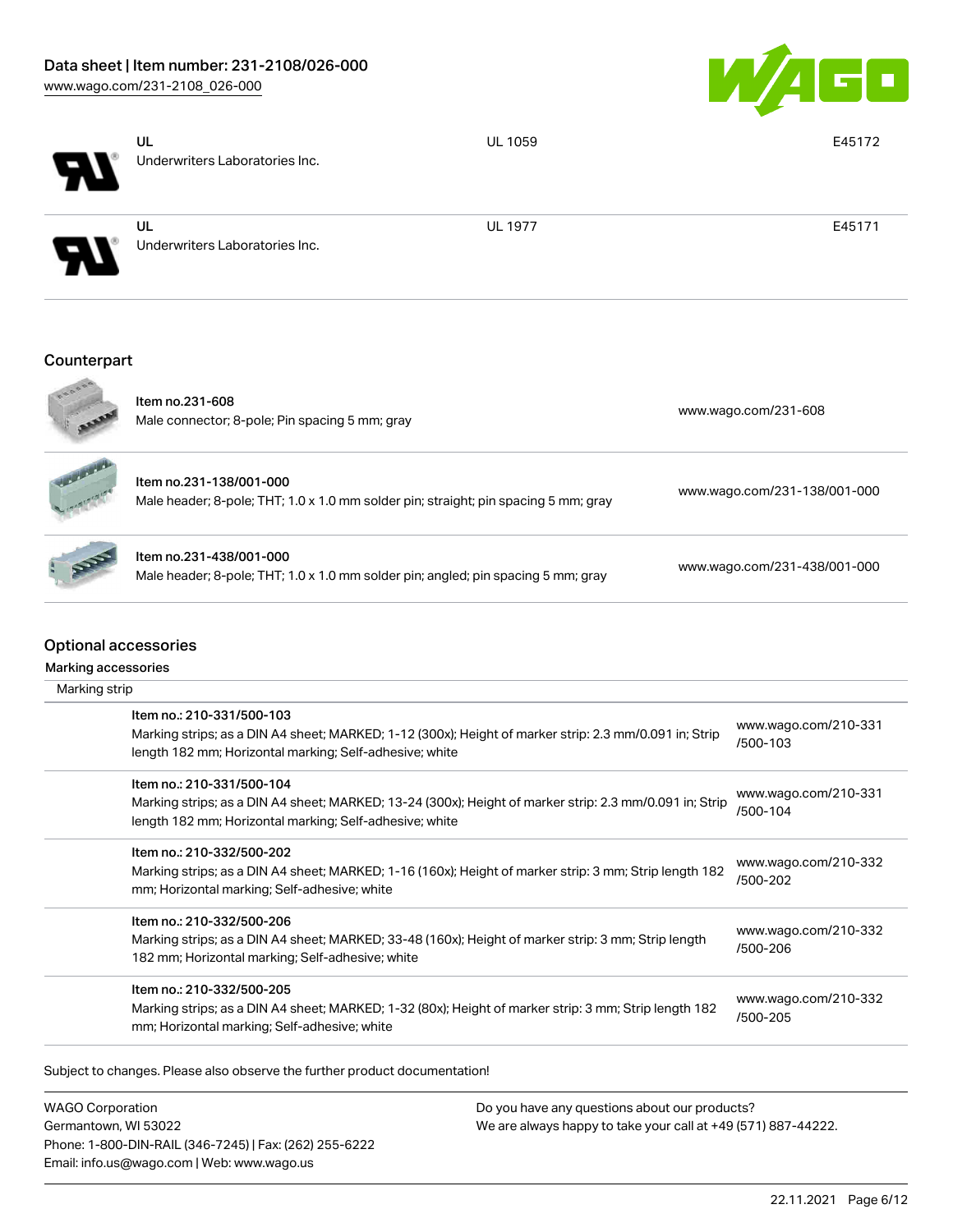

[www.wago.com/210-332](http://www.wago.com/210-332/500-204)

[/500-204](http://www.wago.com/210-332/500-204)

#### Item no.: 210-332/500-204

Marking strips; as a DIN A4 sheet; MARKED; 17-32 (160x); Height of marker strip: 3 mm; Strip length 182 mm; Horizontal marking; Self-adhesive; white

#### Insulations stops

Insulation stop



Item no.: 231-672 Insulation stop; 0.75 - 1 mm<sup>2</sup>; dark gray [www.wago.com/231-672](http://www.wago.com/231-672) msulation stop; 0.75 - 1 mm<sup>2</sup>; dark gray



Item no.: 231-670 Insulation stop; 0.08-0.2 mm<sup>2</sup> / 0.2 mm<sup>2</sup> "s"; white [www.wago.com/231-670](http://www.wago.com/231-670) www.wago.com/231-670



Item no.: 231-671 Insulation stop; 0.25 - 0.5 mm²; light gray [www.wago.com/231-671](http://www.wago.com/231-671) www.wago.com/231-671

#### Ferrules

| Ferrule |                                                                                                                   |                      |
|---------|-------------------------------------------------------------------------------------------------------------------|----------------------|
|         | Item no.: 216-101                                                                                                 |                      |
|         | Ferrule; Sleeve for 0.5 mm <sup>2</sup> / AWG 22; uninsulated; electro-tin plated; silver-colored                 | www.wago.com/216-101 |
|         | Item no.: 216-104                                                                                                 |                      |
|         | Ferrule; Sleeve for 1.5 mm <sup>2</sup> / AWG 16; uninsulated; electro-tin plated; silver-colored                 | www.wago.com/216-104 |
|         | Item no.: 216-106                                                                                                 |                      |
|         | Ferrule; Sleeve for 2.5 mm <sup>2</sup> / AWG 14; uninsulated; electro-tin plated; silver-colored                 | www.wago.com/216-106 |
|         | Item no.: 216-102                                                                                                 |                      |
|         | Ferrule; Sleeve for 0.75 mm <sup>2</sup> / AWG 20; uninsulated; electro-tin plated; silver-colored                | www.wago.com/216-102 |
|         | Item no.: 216-103                                                                                                 |                      |
|         | Ferrule; Sleeve for 1 mm <sup>2</sup> / AWG 18; uninsulated; electro-tin plated                                   | www.wago.com/216-103 |
|         | Item no.: 216-123                                                                                                 |                      |
|         | Ferrule; Sleeve for 1 mm <sup>2</sup> / AWG 18; uninsulated; electro-tin plated; silver-colored                   | www.wago.com/216-123 |
|         | Item no.: 216-122                                                                                                 |                      |
|         | Ferrule; Sleeve for 0.75 mm <sup>2</sup> / AWG 20; uninsulated; electro-tin plated; silver-colored                | www.wago.com/216-122 |
|         | Item no.: 216-124                                                                                                 |                      |
|         | Ferrule; Sleeve for 1.5 mm <sup>2</sup> / AWG 16; uninsulated; electro-tin plated                                 | www.wago.com/216-124 |
|         | Item no.: 216-142                                                                                                 |                      |
|         | Ferrule; Sleeve for 0.75 mm <sup>2</sup> / 18 AWG; uninsulated; electro-tin plated; electrolytic copper; gastight | www.wago.com/216-142 |
|         | crimped; acc. to DIN 46228, Part 1/08.92                                                                          |                      |
|         | Item no.: 216-132                                                                                                 | www.wago.com/216-132 |
|         | Ferrule; Sleeve for 0.34 mm <sup>2</sup> / AWG 24; uninsulated; electro-tin plated                                |                      |
|         | Item no.: 216-121                                                                                                 |                      |

Subject to changes. Please also observe the further product documentation!

WAGO Corporation Germantown, WI 53022 Phone: 1-800-DIN-RAIL (346-7245) | Fax: (262) 255-6222 Email: info.us@wago.com | Web: www.wago.us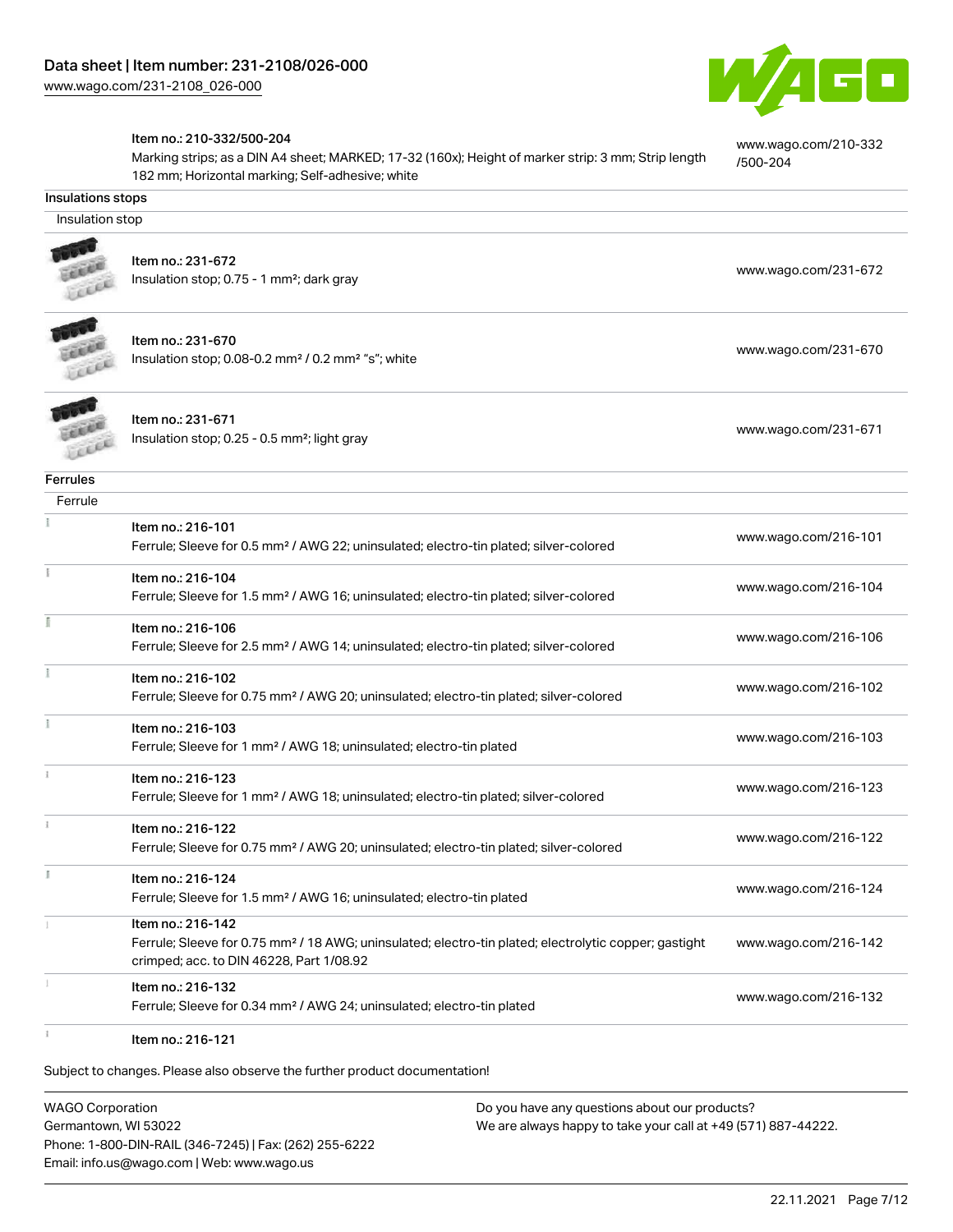

|   | Ferrule; Sleeve for 0.5 mm <sup>2</sup> / AWG 22; uninsulated; electro-tin plated; silver-colored                                                                                                 | www.wago.com/216-121 |
|---|---------------------------------------------------------------------------------------------------------------------------------------------------------------------------------------------------|----------------------|
|   | Item no.: 216-143<br>Ferrule; Sleeve for 1 mm <sup>2</sup> / AWG 18; uninsulated; electro-tin plated; electrolytic copper; gastight<br>crimped; acc. to DIN 46228, Part 1/08.92                   | www.wago.com/216-143 |
|   | Item no.: 216-131<br>Ferrule; Sleeve for 0.25 mm <sup>2</sup> / AWG 24; uninsulated; electro-tin plated; silver-colored                                                                           | www.wago.com/216-131 |
|   | Item no.: 216-141<br>Ferrule; Sleeve for 0.5 mm <sup>2</sup> / 20 AWG; uninsulated; electro-tin plated; electrolytic copper; gastight<br>crimped; acc. to DIN 46228, Part 1/08.92                 | www.wago.com/216-141 |
|   | Item no.: 216-152<br>Ferrule; Sleeve for 0.34 mm <sup>2</sup> / AWG 24; uninsulated; electro-tin plated                                                                                           | www.wago.com/216-152 |
| ۸ | Item no.: 216-203<br>Ferrule; Sleeve for 1 mm <sup>2</sup> / AWG 18; insulated; electro-tin plated; red                                                                                           | www.wago.com/216-203 |
|   | Item no.: 216-202<br>Ferrule; Sleeve for 0.75 mm <sup>2</sup> / 18 AWG; insulated; electro-tin plated; gray                                                                                       | www.wago.com/216-202 |
|   | Item no.: 216-151<br>Ferrule; Sleeve for 0.25 mm <sup>2</sup> / AWG 24; uninsulated; electro-tin plated                                                                                           | www.wago.com/216-151 |
| Â | Item no.: 216-204<br>Ferrule; Sleeve for 1.5 mm <sup>2</sup> / AWG 16; insulated; electro-tin plated; black                                                                                       | www.wago.com/216-204 |
|   | Item no.: 216-144<br>Ferrule; Sleeve for 1.5 mm <sup>2</sup> / AWG 16; uninsulated; electro-tin plated; electrolytic copper; gastight<br>crimped; acc. to DIN 46228, Part 1/08.92; silver-colored | www.wago.com/216-144 |
|   | Item no.: 216-201<br>Ferrule; Sleeve for 0.5 mm <sup>2</sup> / 20 AWG; insulated; electro-tin plated; white                                                                                       | www.wago.com/216-201 |
|   | Item no.: 216-223<br>Ferrule; Sleeve for 1 mm <sup>2</sup> / AWG 18; insulated; electro-tin plated; red                                                                                           | www.wago.com/216-223 |
|   | Item no.: 216-241<br>Ferrule; Sleeve for 0.5 mm <sup>2</sup> / 20 AWG; insulated; electro-tin plated; electrolytic copper; gastight<br>crimped; acc. to DIN 46228, Part 4/09.90; white            | www.wago.com/216-241 |
|   | Item no.: 216-242<br>Ferrule; Sleeve for 0.75 mm <sup>2</sup> / 18 AWG; insulated; electro-tin plated; electrolytic copper; gastight<br>crimped; acc. to DIN 46228, Part 4/09.90; gray            | www.wago.com/216-242 |
|   | Item no.: 216-222<br>Ferrule; Sleeve for 0.75 mm <sup>2</sup> / 18 AWG; insulated; electro-tin plated; gray                                                                                       | www.wago.com/216-222 |
|   | Item no.: 216-221<br>Ferrule; Sleeve for 0.5 mm <sup>2</sup> / 20 AWG; insulated; electro-tin plated; white                                                                                       | www.wago.com/216-221 |
| 1 | Item no.: 216-224<br>Ferrule; Sleeve for 1.5 mm <sup>2</sup> / AWG 16; insulated; electro-tin plated; black                                                                                       | www.wago.com/216-224 |
|   | Item no.: 216-243<br>Ferrule; Sleeve for 1 mm <sup>2</sup> / AWG 18; insulated; electro-tin plated; electrolytic copper; gastight crimped;                                                        | www.wago.com/216-243 |
|   | Subject to changes. Please also observe the further product documentation!                                                                                                                        |                      |

WAGO Corporation Germantown, WI 53022 Phone: 1-800-DIN-RAIL (346-7245) | Fax: (262) 255-6222 Email: info.us@wago.com | Web: www.wago.us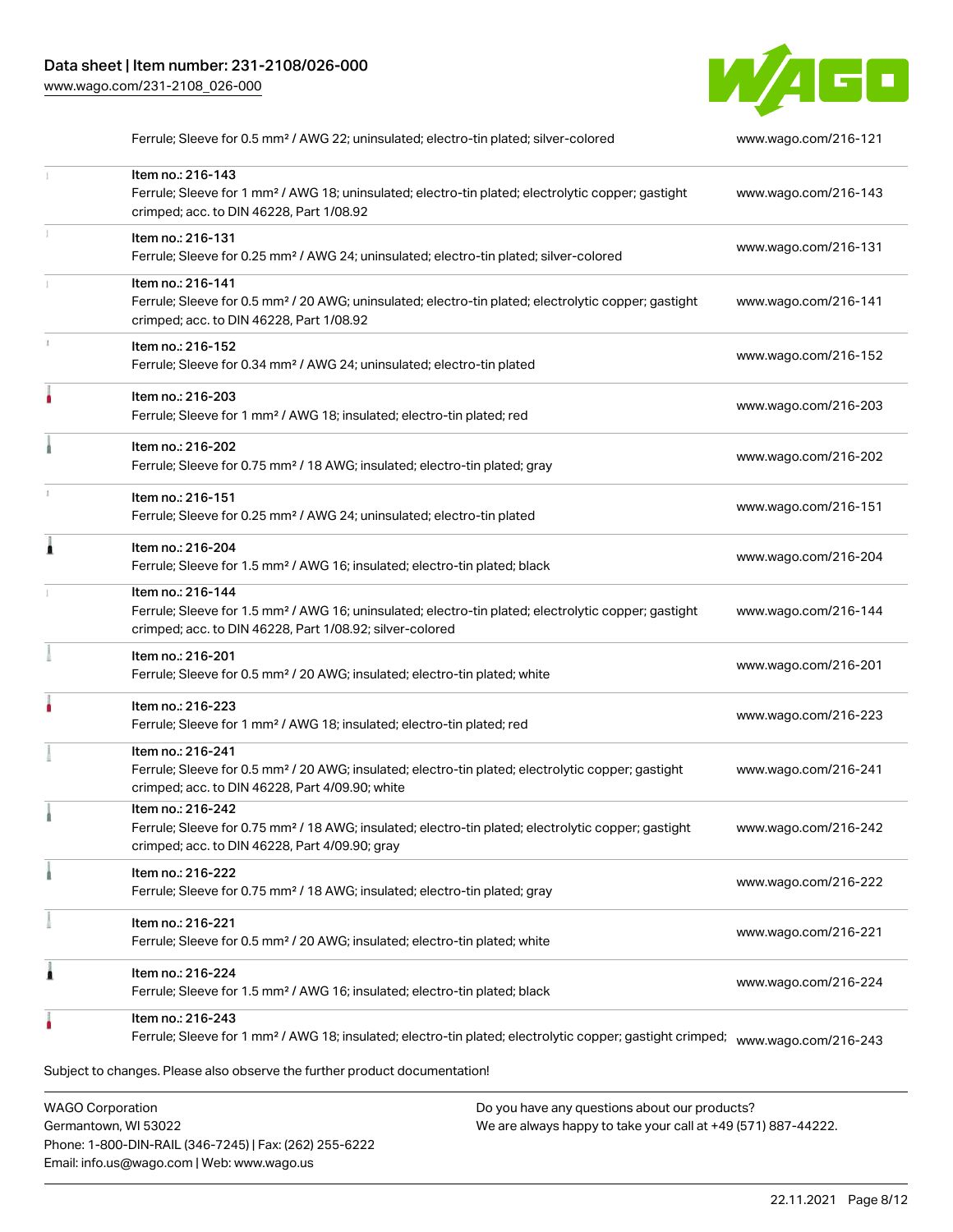Germantown, WI 53022

Phone: 1-800-DIN-RAIL (346-7245) | Fax: (262) 255-6222

Email: info.us@wago.com | Web: www.wago.us



acc. to DIN 46228, Part 4/09.90; red

| <b>WAGO Corporation</b> | Do you have any questions about our products?                                                                                                                                                           |                      |
|-------------------------|---------------------------------------------------------------------------------------------------------------------------------------------------------------------------------------------------------|----------------------|
|                         | Subject to changes. Please also observe the further product documentation!                                                                                                                              |                      |
|                         | Item no.: 280-434<br>Operating tool; made of insulating material; 4-way                                                                                                                                 | www.wago.com/280-434 |
|                         | Item no.: 280-432<br>Operating tool; made of insulating material; 2-way; white                                                                                                                          | www.wago.com/280-432 |
|                         | Item no.: 210-720<br>Operating tool; Blade: 3.5 x 0.5 mm; with a partially insulated shaft; multicoloured                                                                                               | www.wago.com/210-720 |
|                         | Item no.: 210-657<br>Operating tool; Blade: 3.5 x 0.5 mm; with a partially insulated shaft; short; multicoloured                                                                                        | www.wago.com/210-657 |
|                         | Item no.: 209-130<br>Operating tool; suitable for 264, 280 and 281 Series; 1-way; of insulating material; white                                                                                         | www.wago.com/209-130 |
| Operating tool          |                                                                                                                                                                                                         |                      |
| Tools                   |                                                                                                                                                                                                         |                      |
|                         | Item no.: 734-326<br>Strain relief plate; gray                                                                                                                                                          | www.wago.com/734-326 |
| Strain relief plate     |                                                                                                                                                                                                         |                      |
| <b>Strain relief</b>    |                                                                                                                                                                                                         |                      |
|                         | Item no.: 216-302<br>Ferrule; Sleeve for 0.34 mm <sup>2</sup> / 22 AWG; insulated; electro-tin plated; light turquoise                                                                                  | www.wago.com/216-302 |
| ï                       | Item no.: 216-322<br>Ferrule; Sleeve for 0.34 mm <sup>2</sup> / 22 AWG; insulated; electro-tin plated; green                                                                                            | www.wago.com/216-322 |
|                         | Item no.: 216-321<br>Ferrule; Sleeve for 0.25 mm <sup>2</sup> / AWG 24; insulated; electro-tin plated; yellow                                                                                           | www.wago.com/216-321 |
|                         | Item no.: 216-301<br>Ferrule; Sleeve for 0.25 mm <sup>2</sup> / AWG 24; insulated; electro-tin plated; yellow                                                                                           | www.wago.com/216-301 |
|                         | Item no.: 216-262<br>Ferrule; Sleeve for 0.75 mm <sup>2</sup> / 18 AWG; insulated; electro-tin plated; electrolytic copper; gastight<br>crimped; acc. to DIN 46228, Part 4/09.90; gray                  | www.wago.com/216-262 |
| ٨                       | Item no.: 216-284<br>Ferrule; Sleeve for 1.5 mm <sup>2</sup> / AWG 16; insulated; electro-tin plated; electrolytic copper; gastight<br>crimped; acc. to DIN 46228, Part 4/09.90; black                  | www.wago.com/216-284 |
| 1                       | Item no.: 216-264<br>Ferrule; Sleeve for 1.5 mm <sup>2</sup> / AWG 16; insulated; electro-tin plated; electrolytic copper; gastight<br>crimped; acc. to DIN 46228, Part 4/09.90; black                  | www.wago.com/216-264 |
|                         | Item no.: 216-263<br>Ferrule; Sleeve for 1 mm <sup>2</sup> / AWG 18; insulated; electro-tin plated; electrolytic copper; gastight crimped; www.wago.com/216-263<br>acc. to DIN 46228, Part 4/09.90; red |                      |
| 1                       | Item no.: 216-244<br>Ferrule; Sleeve for 1.5 mm <sup>2</sup> / AWG 16; insulated; electro-tin plated; electrolytic copper; gastight<br>crimped; acc. to DIN 46228, Part 4/09.90; black                  | www.wago.com/216-244 |
|                         | duu. tu Diin 40220, Fdi't 4/09.90, Teu                                                                                                                                                                  |                      |

We are always happy to take your call at +49 (571) 887-44222.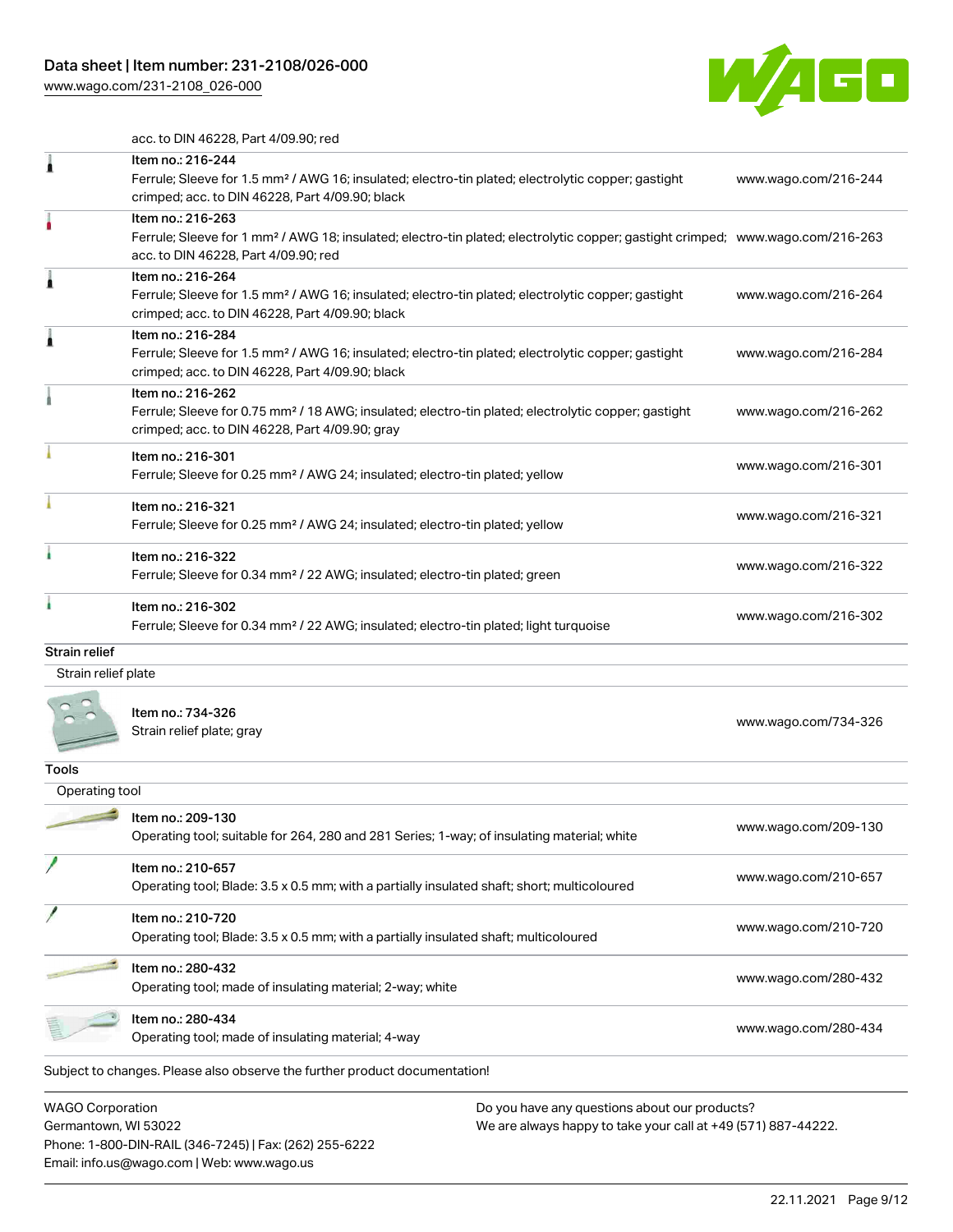

|                            | Item no.: 280-437<br>Operating tool; made of insulating material; 7-way                                                    | www.wago.com/280-437 |  |  |
|----------------------------|----------------------------------------------------------------------------------------------------------------------------|----------------------|--|--|
|                            | Item no.: 280-440<br>Operating tool; made of insulating material; 10-way                                                   | www.wago.com/280-440 |  |  |
|                            | Item no.: 280-435<br>Operating tool; made of insulating material; 5-way; gray                                              | www.wago.com/280-435 |  |  |
|                            | Item no.: 280-436<br>Operating tool; made of insulating material; 6-way                                                    | www.wago.com/280-436 |  |  |
|                            | Item no.: 280-438<br>Operating tool; made of insulating material; 8-way                                                    | www.wago.com/280-438 |  |  |
|                            | Item no.: 280-433<br>Operating tool; made of insulating material; 3-way                                                    | www.wago.com/280-433 |  |  |
| <b>Testing accessories</b> |                                                                                                                            |                      |  |  |
| Testing accessories        |                                                                                                                            |                      |  |  |
|                            | Item no.: 231-661<br>Test plugs for female connectors; for 5 mm and 5.08 mm pin spacing; 2,50 mm <sup>2</sup> ; light gray | www.wago.com/231-661 |  |  |

### Downloads Documentation

| <b>Additional Information</b>      |            |               |          |
|------------------------------------|------------|---------------|----------|
| Technical explanations             | 2019 Apr 3 | pdf<br>2.0 MB | Download |
|                                    |            |               |          |
| <b>CAD files</b>                   |            |               |          |
| CAD data                           |            |               |          |
| 2D/3D Models 231-2108/026-000      |            | <b>URL</b>    | Download |
| <b>CAE</b> data                    |            |               |          |
| EPLAN Data Portal 231-2108/026-000 |            | <b>URL</b>    | Download |
| ZUKEN Portal 231-2108/026-000      |            | <b>URL</b>    | Download |
| EPLAN Data Portal 231-2108/026-000 |            | URL           | Download |

Subject to changes. Please also observe the further product documentation!

WAGO Corporation Germantown, WI 53022 Phone: 1-800-DIN-RAIL (346-7245) | Fax: (262) 255-6222 Email: info.us@wago.com | Web: www.wago.us Do you have any questions about our products? We are always happy to take your call at +49 (571) 887-44222.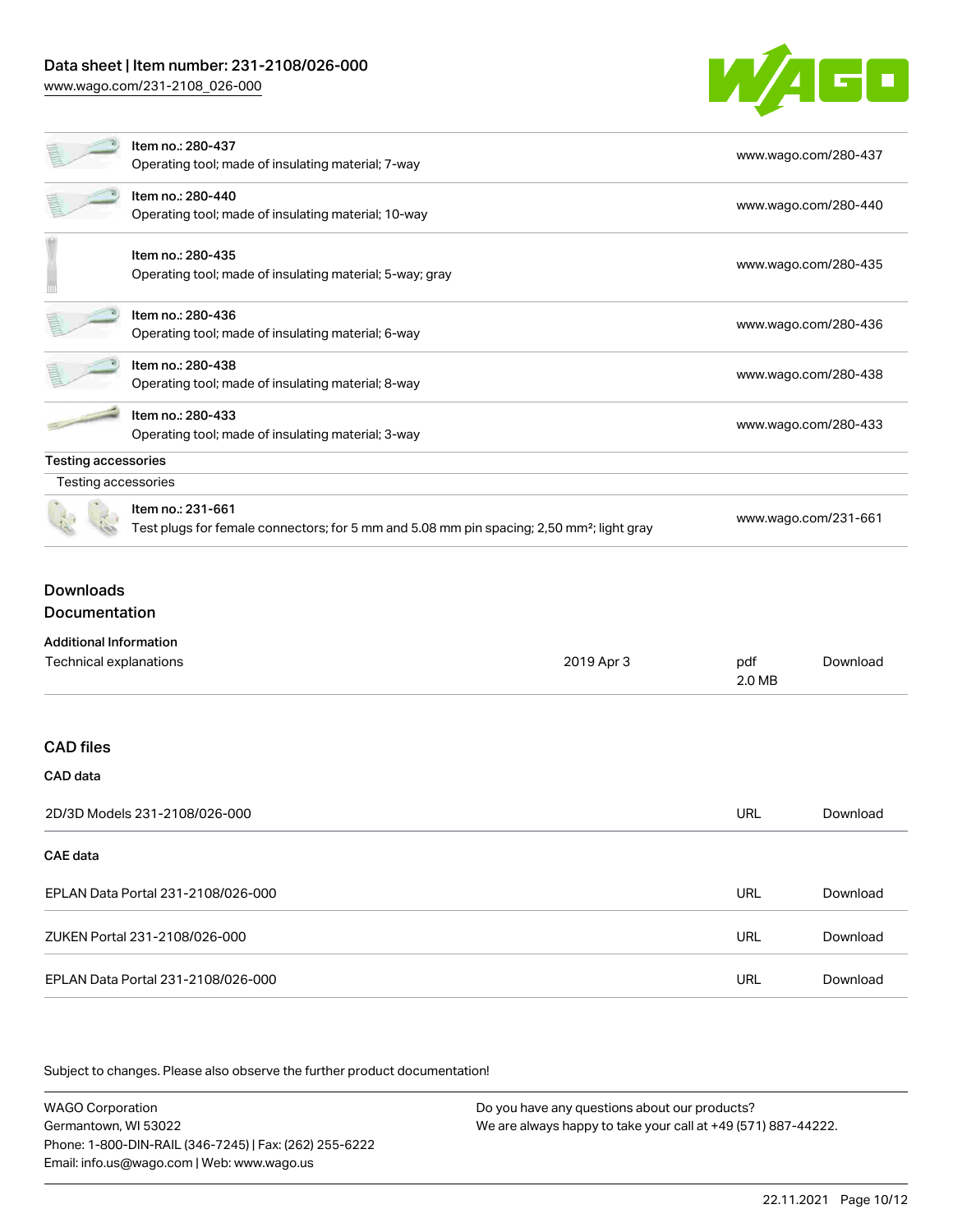

#### Environmental Product Compliance

Compliance Search

Environmental Product Compliance 231-2108/026-000 2-conductor female connector; Push-in CAGE CLAMP®; 2.5 mm²; Pin spacing 5 mm; 8-pole; with integrated end plate; 2,50 mm²; gray URL [Download](https://www.wago.com/global/d/ComplianceLinkMediaContainer_231-2108_026-000)

#### Installation Notes

#### Conductor termination

Operating Push-in CAGE CLAMP® is easy, fast and identical to that of CAGE CLAMP®. The screwdriver is fully inserted into the operating slot, holding Push-in CAGE CLAMP® open. After the conductor has been inserted into the clamping unit and the screwdriver been withdrawn, the conductor is clamped safely. Solid and fine-stranded conductors < 0.5 mm² (20 AWG) are terminated and removed using a screwdriver.

Conductor termination

Subject to changes. Please also observe the further product documentation!

WAGO Corporation Germantown, WI 53022 Phone: 1-800-DIN-RAIL (346-7245) | Fax: (262) 255-6222 Email: info.us@wago.com | Web: www.wago.us